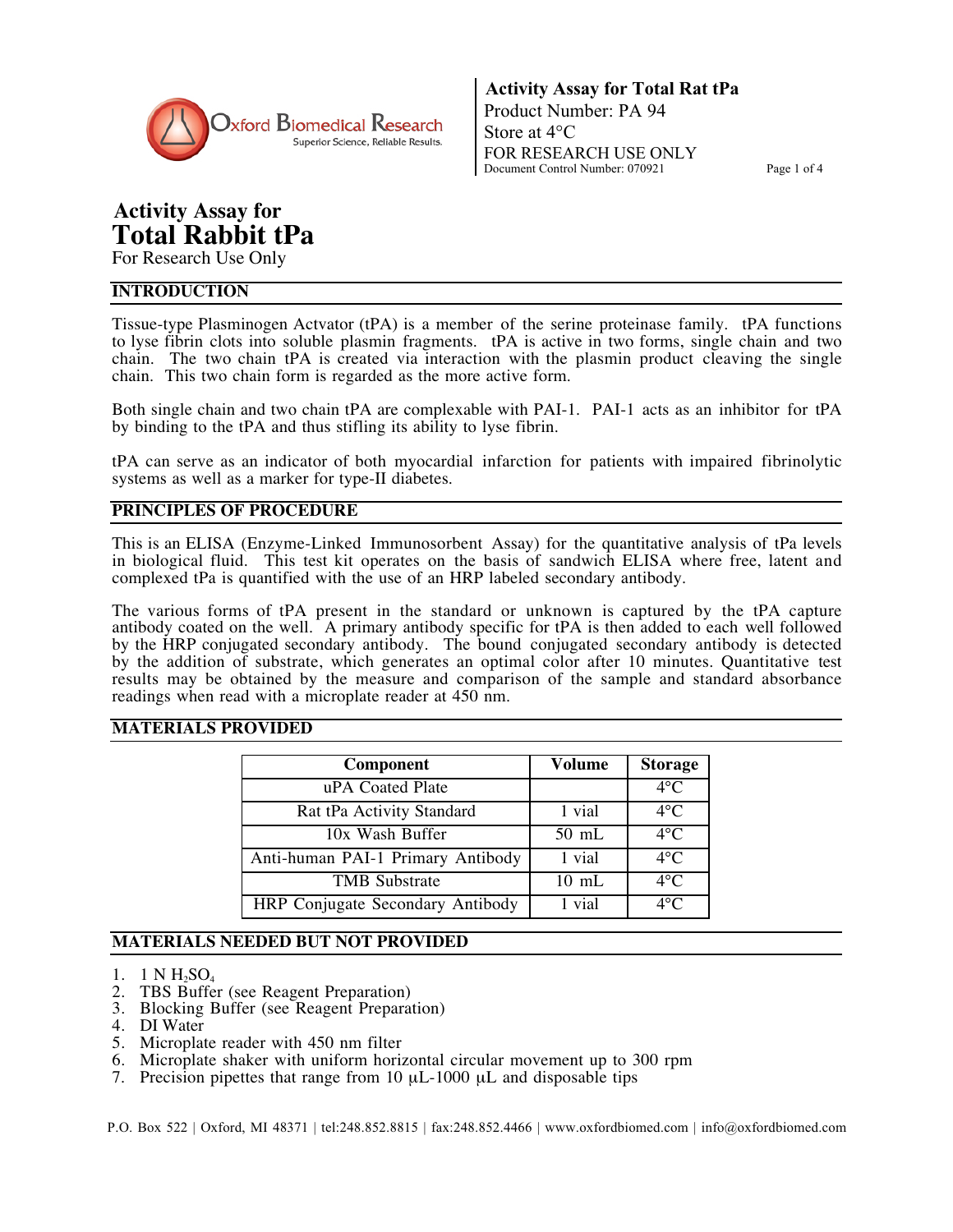#### **STORAGE**

- 1. Store the kit and all of its components at 4°C before use.
- 2. If not using the entire plate at once, prepare only the appropriate amount of Primary Antibody and PAI-1 Standard. The remaining stock solutions should be frozen and stored at  $-70^{\circ}$ C. Primary Antibody should be used within two weeks. All other components should remain refrigerated.
- 3. Store unused portions of the microplate in the pouch with a desiccant at 4°C.

# **WARNINGS AND PRECAUTIONS**

- 1. This kit is designed to work properly as provided and instructed. Additions, deletions or substitutions to the procedure or reagents are not recommended, as they may be detrimental to the assay.
- 2. Exercise universal precautions during the performance or handling of this kit or any component contained therein.

#### **PROCEDURAL NOTES**

- 1. This assay should be run at room temperature.
- 2. Use aseptic technique when opening and dispensing reagents.
- 3. To minimize error due to handling, wipe the exterior bottom of the microplate wells with a lintfree paper towel.

## **SAMPLE COLLECTION, STORAGE, AND PREPARATION**

Samples should be collected using trisodium citrate, acidified citrate or Stabilyte<sup>tm</sup> (DiaPharma) collection media. Collection should be in accordance with the collection vials manufacturers instructions or in a 1:10 ratio of collection media to blood.

Immediately, upon collection of blood, the samples should be centrifuged at 3000 x g. This should ensure the removal of platelets as they can release PAI-1 that, in turn, complexes with tPA. The plasma can be transferred to a clean plastic tube and stored frozen for up to one month. Samples are stable for approximately 24 hours when stored at  $4^{\circ}$ C with the Sabilyte<sup>th</sup> media or one month if stored at  $-20^{\circ}$ C.

**Note:** Detergents such as Triton X cause interference with the assay. If using detergent extracted samples, it is necessary to dialyze the samples overnight to remove the detergent.

## **REAGENT PREPARATION**

The following solutions should be prepared fresh before starting the assay.

- 1. **TBS Buffer:** 0.10 M TRIS, 0.15 M NaCl, pH 7.4
- 2. **Blocking Buffer:** 3% BSA in TBS Buffer.
- 3. **10x Wash Buffer:** Dilute to 1x prior to use. Do this by combining 1 part of 10x Wash Buffer to 9 parts of DI Water relative to the amount required for the assay, either in whole or in part.

#### **ASSAY PROCEDURE**

- 1. Prepare standards as indicated in the provided dilution table.
- **Note:** The standards should be applied to the plate immediately upon preparation.
- 2. Add 100 µL of standards or unknowns to each well omitting wells for later use. See **Scheme I** for a suggested template design.
- 3. Shake the plate at 300 rpm on a plate shaker for 30 minutes.
- 4. Wash wells according to the following wash procedure:
	- a. Remove contents of the plate by inversion into an appropriate disposal device.
	- b. Tap out remaining contents of the plate onto a lint free paper towel.
	- c. Add 300 µL of Wash Buffer to each well.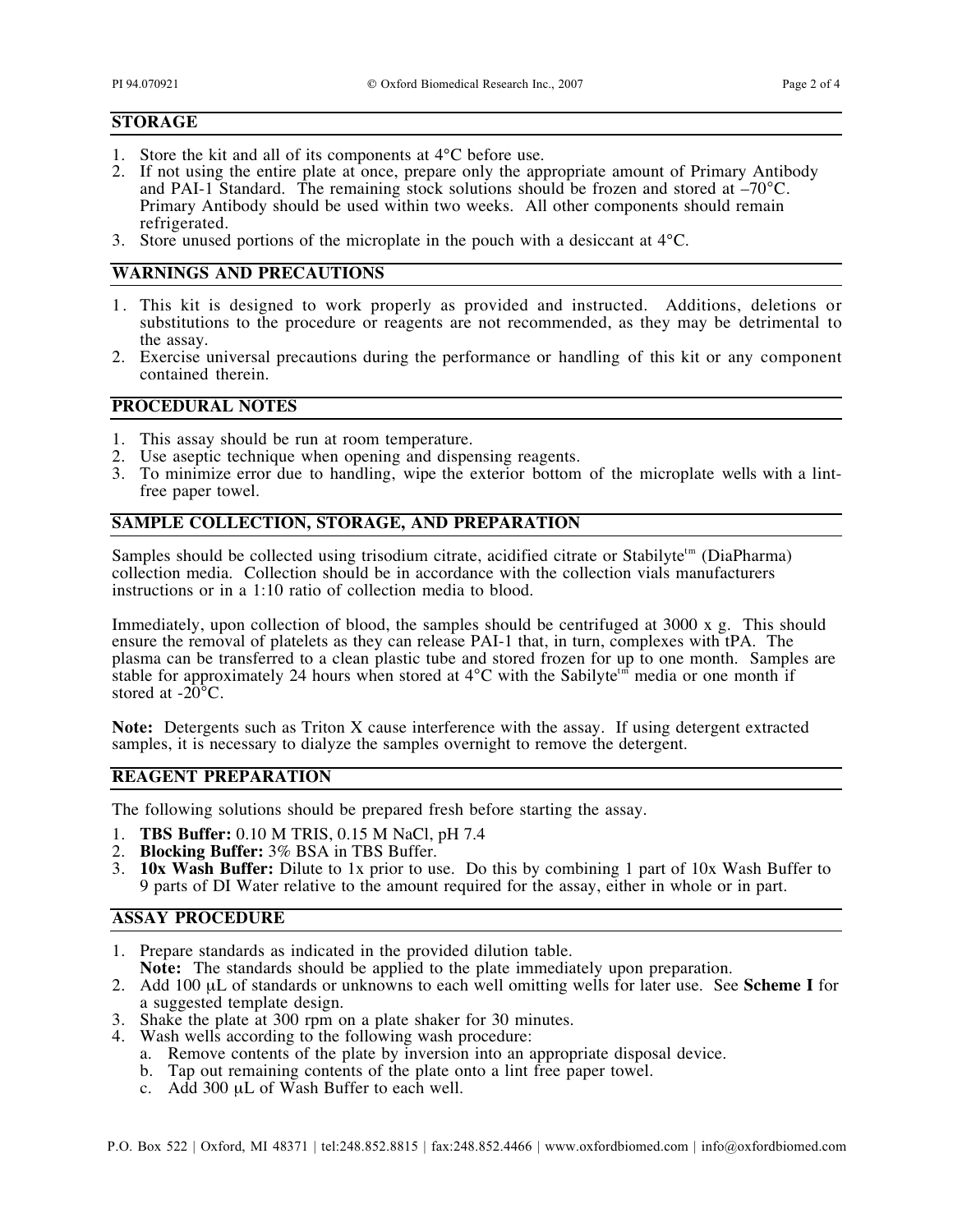- d. Let stand for 2-3 minutes.
- e. Repeat procedure 2 more times and proceed to step "f".
- f. Remove contents of the plate by inversion into an appropriate disposal device.
- g. Tap out the remaining contents of the plate onto a lint free paper towel and proceed to step 6. **Note:** The decanted wells should be void of visible moisture before proceeding. If moisture is still visible then follow step "g" until satisfactory results are obtained.
- 5. Make a working concentration of Primary Antibody by combining with 3% BSA Blocking Buffer. See vial label for the specific volume.
- 6. Add 100 µL of diluted Primary Antibody to each well.
- 7. Shake plate at 300 rpm on the plate shaker for 30 minutes.
- 8. Wash wells according to step 5 located above in this section.
- 9. Make a working concentration of Secondary Antibody by combining with 3% BSA Blocking Buffer. See vial label for the specific volume.
- 10. Add 100 µL of the working concentration Secondary Antibody Solution to each well.
- 11. Shake plate at 300 rpm on the plate shaker for 30 minutes.
- 12. Wash wells according to step 5 located above in this section.
- 13. Add 100 µL of TMB Substrate to each well and incubate for 10 minutes. If accounting for substrate background, use 2 to 8 wells as blanks with only substrate in the wells (150  $\mu\text{L/well}$ ).
- 14. Stop the reaction with 50  $\mu$ L per well of 1 N H<sub>2</sub>SO<sub>4</sub> and read plate at 450 nm.

#### **Scheme I:**

|                    |  |  |  |  | 2 3 4 5 6 7 8 9 10 11 12                                                                                                                                                                  |  |
|--------------------|--|--|--|--|-------------------------------------------------------------------------------------------------------------------------------------------------------------------------------------------|--|
| $A \overline{S_0}$ |  |  |  |  | $S_1$ $S_2$ $S_3$ $S_4$ $S_5$ $S_6$ $S_7$ $S_8$ $S_9$ $S_{10}$ $U_1$                                                                                                                      |  |
|                    |  |  |  |  | $B   S_0 S_1 S_2 S_3 S_4 S_5 S_6 S_7 S_8 S_9 S_{10} U_1$                                                                                                                                  |  |
| $C$ U <sub>2</sub> |  |  |  |  | $U_3$ $U_4$ $U_5$ $U_6$ $U_7$ $U_8$ $U_9$ $U_{10}$ $U_{11}$ $U_{12}$ $U_{13}$                                                                                                             |  |
|                    |  |  |  |  | $D \mid U_2$ $U_3$ $U_4$ $U_5$ $U_6$ $U_7$ $U_8$ $U_9$ $U_{10}$ $U_{11}$ $U_{12}$ $U_{13}$                                                                                                |  |
|                    |  |  |  |  | $E U_1$ 4 U <sub>15</sub> U <sub>16</sub> U <sub>17</sub> U <sub>18</sub> U <sub>19</sub> U <sub>20</sub> U <sub>21</sub> U <sub>22</sub> U <sub>23</sub> U <sub>24</sub> U <sub>25</sub> |  |
|                    |  |  |  |  | $F U_{14} U_{15} U_{16} U_{17} U_{18} U_{19} U_{20} U_{21} U_{22} U_{23} U_{24} U_{25}$                                                                                                   |  |
|                    |  |  |  |  | G U <sub>26</sub> U <sub>27</sub> U <sub>28</sub> U <sub>29</sub> U <sub>30</sub> U <sub>31</sub> U <sub>32</sub> U <sub>33</sub> U <sub>34</sub> U <sub>35</sub> U <sub>36</sub> BLK     |  |
|                    |  |  |  |  | H U <sub>26</sub> U <sub>27</sub> U <sub>28</sub> U <sub>29</sub> U <sub>30</sub> U <sub>31</sub> U <sub>32</sub> U <sub>33</sub> U <sub>34</sub> U <sub>35</sub> U <sub>36</sub> BLK     |  |

#### **CALCULATIONS**

- 1. Subtract the average O.D. value of the blank wells (BLK) from all other pairs of wells. Some microplate readers can be programmed to do these subtractions automatically when reading the plate. Consult your instrument manual.
- 2. Average the O.D. values for each pair of duplicate wells.
- 3. Plot a standard curve using the average O.D. value for each standard value versus the concentration of standard.
- 4. Determine the concentration of each unknown by interpolation from the standard curve.



#### **Typical Standard Curve:**